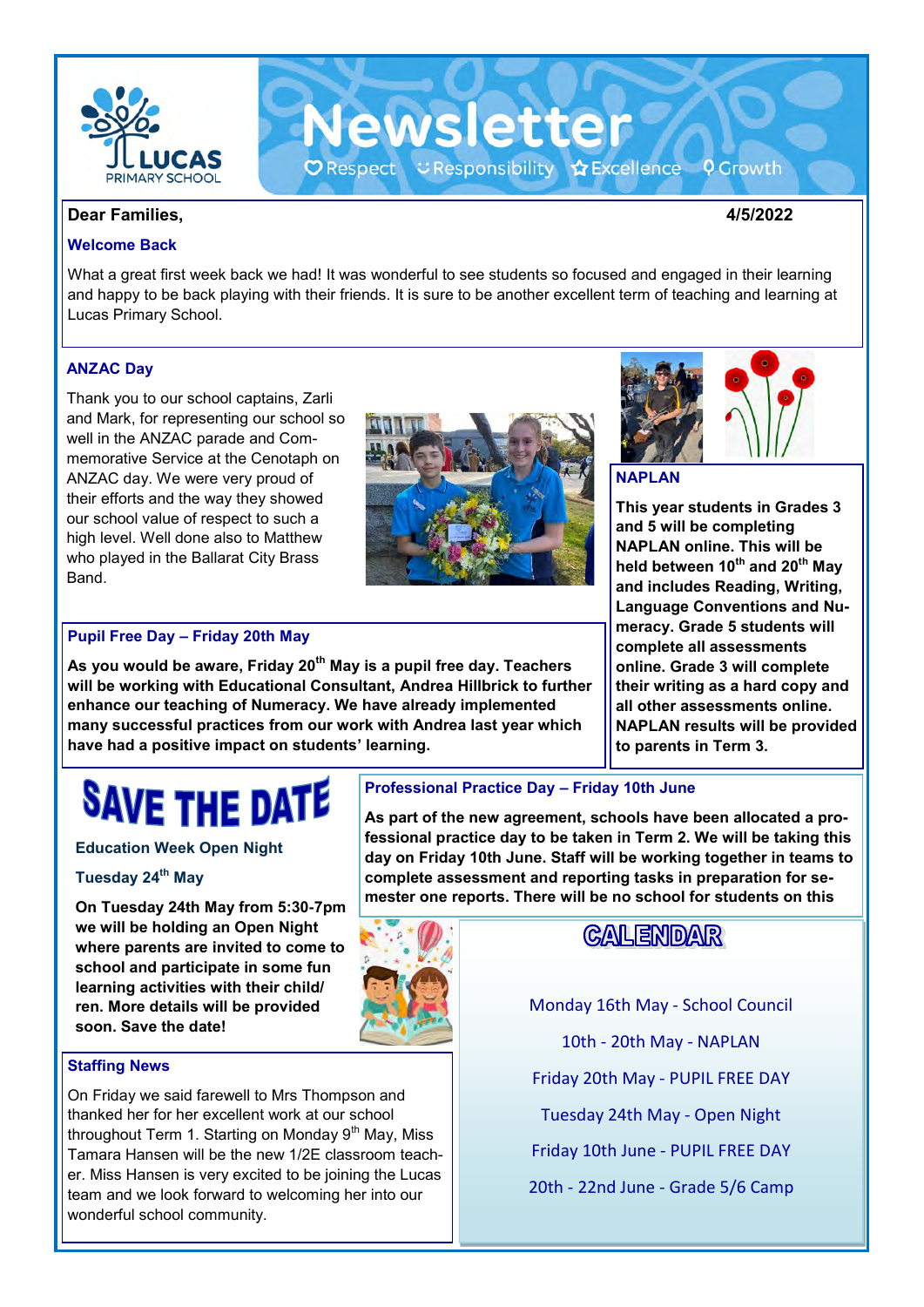



#### **Prep Learning**

**Since returning to school we have been very busy in the Prep classrooms. We have been amazed by every student's enthusiasm towards their learning and how quickly they have settled back into our school routine!**

**In Reading, we have been focusing on making predictions. To do this, we have used text clues to assist us in guessing what may happen next while reading. We will soon be learning about synthesising, which is how our learning changes and grows as we read new information. This includes discussing what we already know about a subject** *before* **we begin reading a text about it.** 

**Already, students have produced some incredible writing. We have been focusing on 'Our Local Area' as this is our Integrated Studies topic for the term. We have begun learning about the history of Lucas, as well as facilities that are important to us today. During our writing sessions students have been focusing on what good writers do, by making sure they are writing in full sentences while working towards their individual learning goals.**

**In Numeracy, we are currently focusing on place value. We have been learning about how many tens and ones are in a number and how to represent a number with a range of materials, such as bundles. We have learnt lots of fun games to apply our place value knowledge.** 

**Keep up the great work superstars!** 



**We understand it is very congested around the school, particularly at home time but we ask parents to please respect our neighbours by not blocking driveways and double parking. Please also use the school crossing when you are leaving via the main gate and ensure your child/ren are well supervised if crossing the road in other places. We want to ensure the highest level of safety for our students at all times. Thank you for your ongoing support.**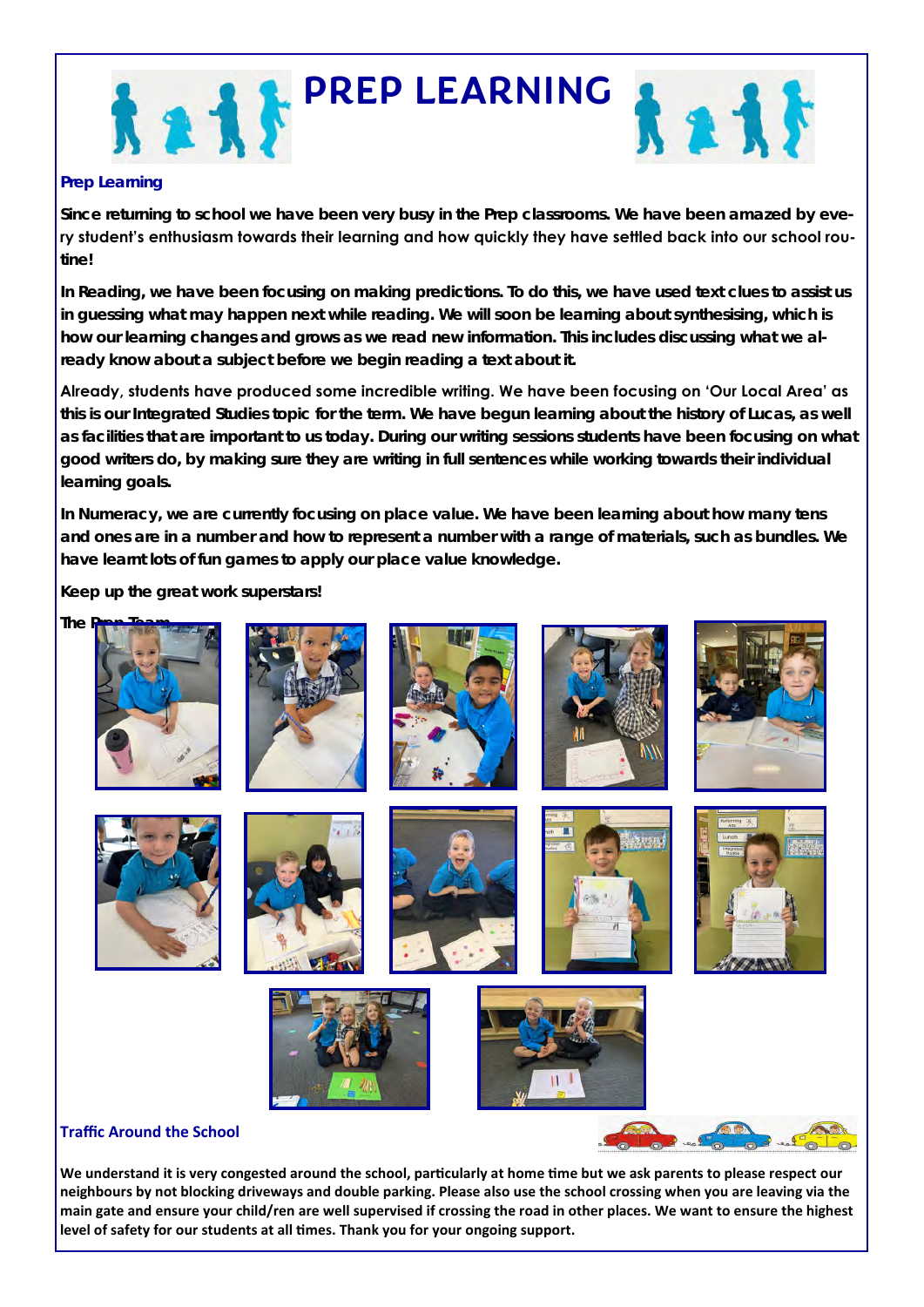

# **SCHOOL VALUES AWARDS Week 11 Term 1**

#### **Flynn Prep A**

**For being a kind, respectful and inclusive classmate.**



### **Fletcher 1/2E**

**Bree 1/2 D**

**For being a kind and patient student. Showing school values every day.**

**For being a kind classmate who is always willing to help others when needed.**



#### **Lilly 3/4A**

**For being a role model for your peers. For showing the school val-**







#### **Mollie 4/5A**

**For being respectful and kind to all, putting yourself before others and being willing to help.**

**standing role model.**

#### **Mahathi 5/6A**

**For being respectful to others by always being ready to help. A positive member of the classroom.**



#### **Alannah Prep B**

**For always demonstrating the school values in her friendships and learning.**

**For displaying all values to a high standard and** 



#### **being a good role model in the classroom.**

**Dylan Prep C**



#### **James 1/2A**

**For being a kind and caring friend to all. For being a valuable member of the class.**



# **Nilla 1/2B**

**For showing respect to her peers and teachers. She is a kind, caring friend.**



#### **Olive 1/2C**

**For being kind and caring and helpful to those around her. Showing school values every day.**

# **ues every day.**

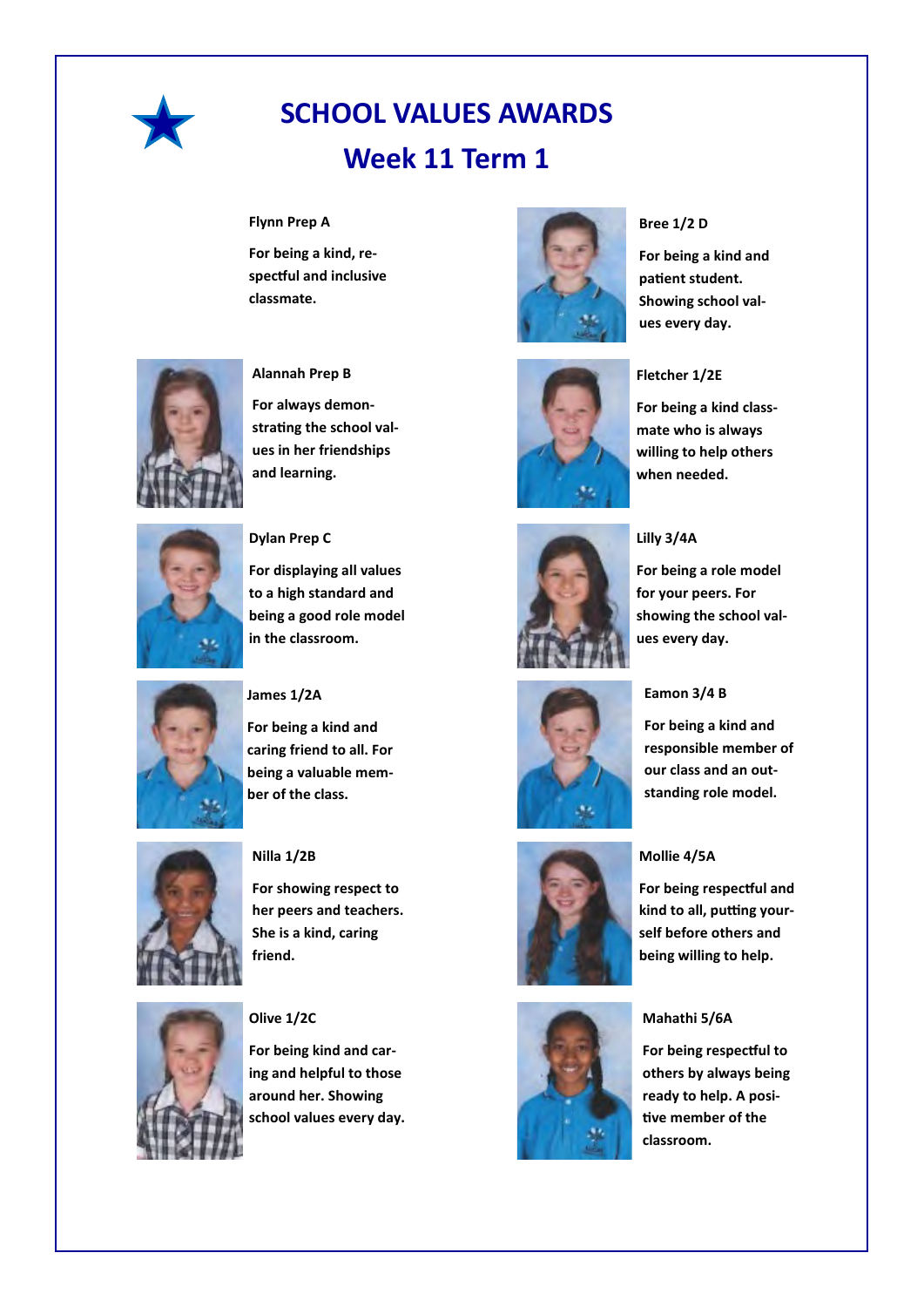

# **RESPECT AWARDS Week 1 Term 2**



#### **Charlee Prep A**

**For being a respectful classmate. You always use kind words and listen so well.**

#### **Keely Prep B**

**For always listening carefully to her friends and teachers.**



#### **Sienna Prep C**

**For speaking kindly to those around her and aways using her manners.**



**Maddison 1/2A**

**For always using her manners and kind words.**



#### **Logan 1/2B**

**For always using manners and kind words. Being a respectful friend, and taking turns.**



**Keziah 1/2C For always using her manners and for helping others.**



**respectfully**



**PE 1/2B - For being excellent listeners and looking after PE equipment.**





#### **Frankie 1/2D**

**For being kind and considerate and listening respectfully.**

#### **Nathan 1/2E**

**Danielle 3/4A**

**For always using his manners, being respectful allowing everyone to learn.**

**For demonstrating the school value of respect by always treating others with kindness.**







### **Ivy 4/5A**

**For demonstrating the value of respect every day, you are polite and listen well to others.**

#### **Lishanth 5/6A**

**For always being caring and respectful to others.**





#### **kindness in the classroom and in the yard.**

**For always listening intently, and showing** 

**Charlotte 3/4B**